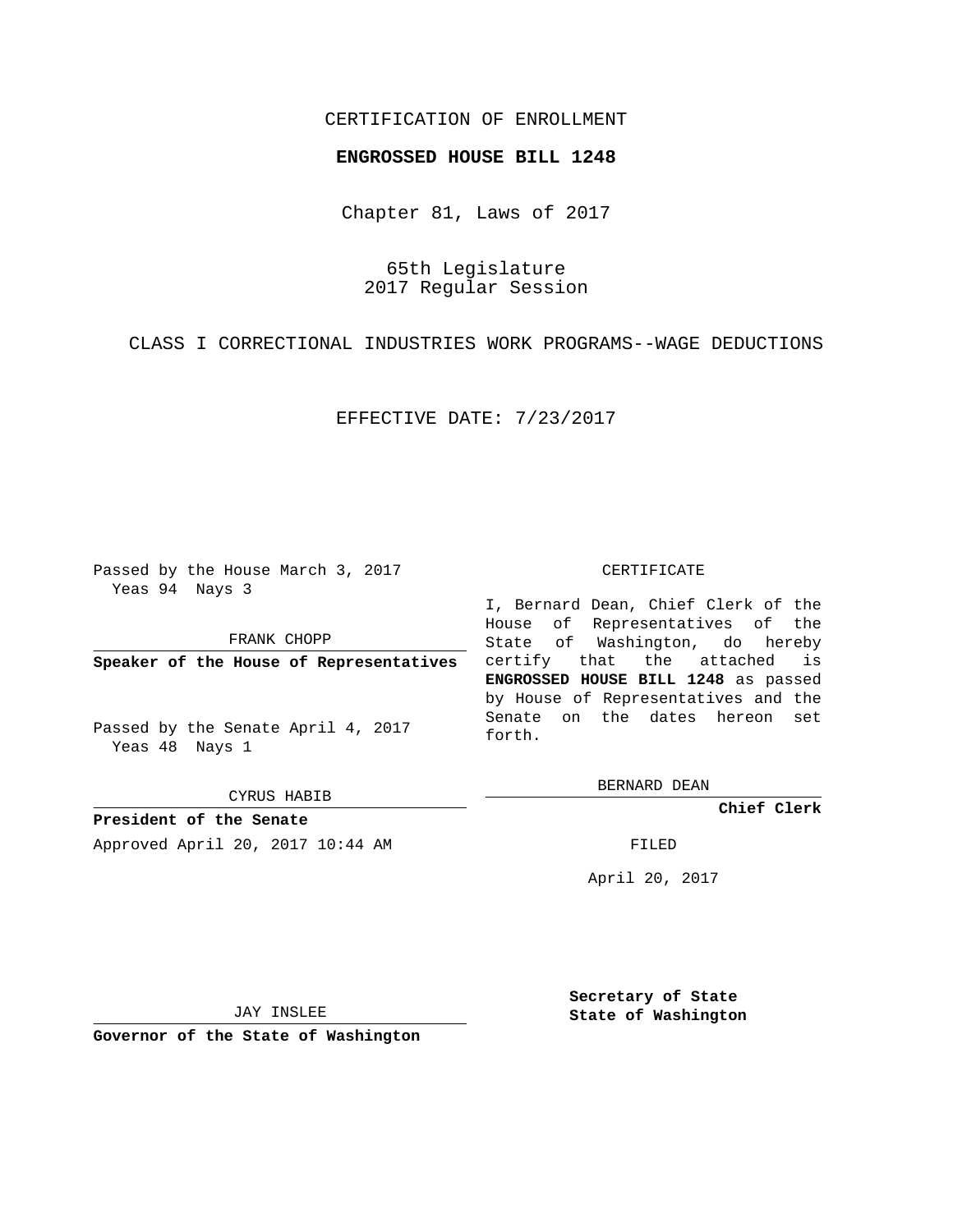## **ENGROSSED HOUSE BILL 1248**

Passed Legislature - 2017 Regular Session

**State of Washington 65th Legislature 2017 Regular Session**

**By** Representatives Griffey, Appleton, Goodman, Klippert, Holy, and Hayes; by request of Department of Corrections

Read first time 01/16/17. Referred to Committee on Public Safety.

1 AN ACT Relating to correcting a conflict between state and 2 federal law regarding class I correctional industries work programs; 3 and amending RCW 72.09.111.

4 BE IT ENACTED BY THE LEGISLATURE OF THE STATE OF WASHINGTON:

5 **Sec. 1.** RCW 72.09.111 and 2011 c 282 s 2 are each amended to read as follows:6

 (1) The secretary shall deduct taxes and legal financial 8 obligations from the ((<del>gross</del>)) wages, gratuities, or workers' compensation benefits payable directly to the inmate under chapter 51.32 RCW, of each inmate working in correctional industries work programs, or otherwise receiving such wages, gratuities, or benefits. The secretary shall also deduct child support payments from the gratuities of each inmate working in class II through class IV correctional industries work programs. The secretary shall develop a formula for the distribution of offender wages, gratuities, and benefits. The formula shall not reduce the inmate account below the 17 indigency level, as defined in RCW 72.09.015.

18 (a) The formula shall include the following ((minimum)) maximum 19 allowable deductions from class I ((gross)) wages and from all others 20 earning at least minimum wage: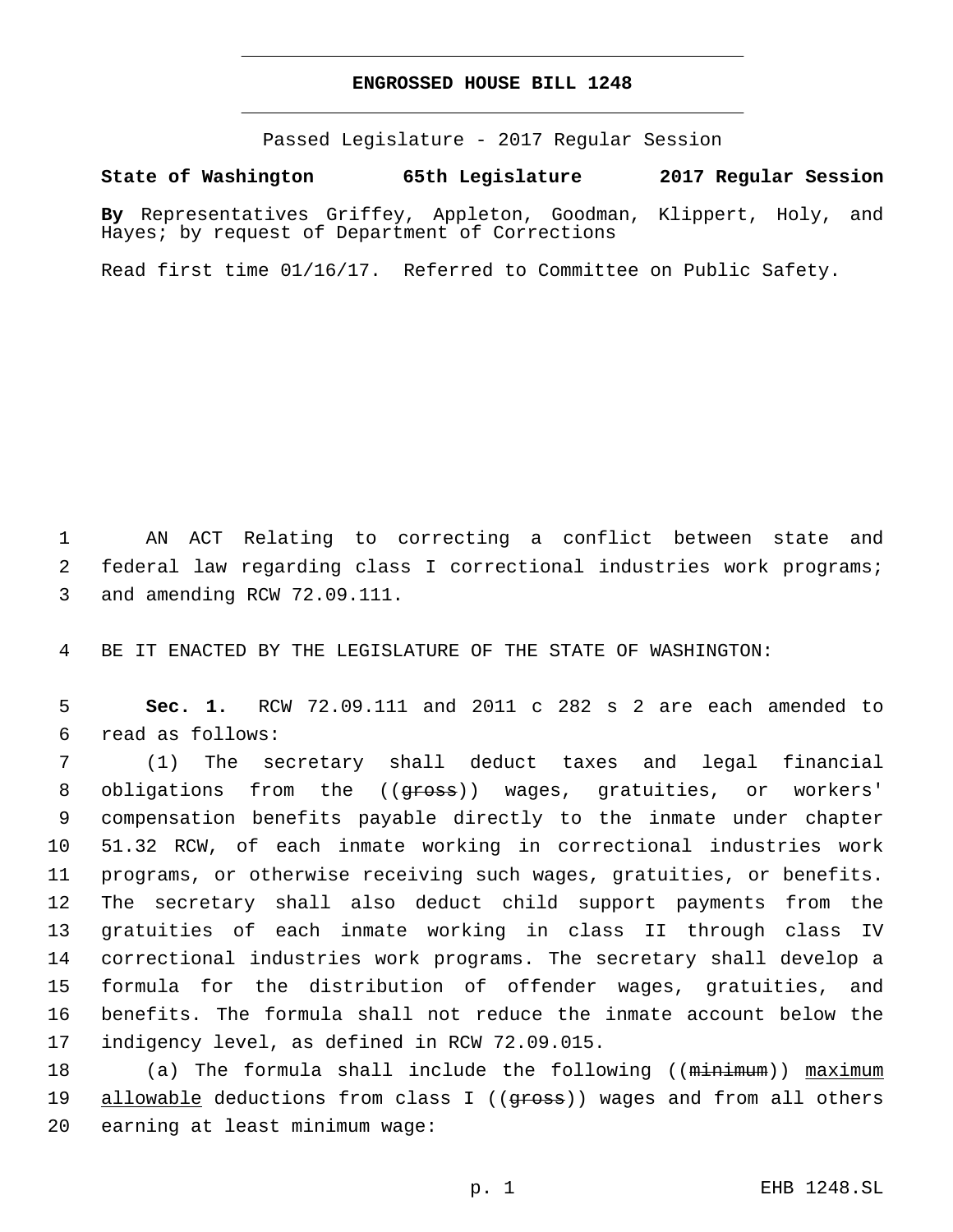1 (i) Five percent to the crime victims' compensation account 2 provided in RCW 7.68.045;

3 (ii) Ten percent to a department personal inmate savings account;

4 (iii) Twenty percent to the department to contribute to the cost 5 of incarceration;

6 (iv) Twenty percent for payment of legal financial obligations 7 for all inmates who have legal financial obligations owing in any 8 Washington state superior court; and

9 (v) Twenty percent for payment of any civil judgment for assault 10 for inmates who are subject to a civil judgment for assault in any 11 Washington state court or federal court.

12 (b) The formula shall include the following minimum deductions 13 from class II gross gratuities:

14 (i) Five percent to the crime victims' compensation account 15 provided in RCW 7.68.045;

16 (ii) Ten percent to a department personal inmate savings account;

17 (iii) Fifteen percent to the department to contribute to the cost 18 of incarceration;

19 (iv) Twenty percent for payment of legal financial obligations 20 for all inmates who have legal financial obligations owing in any 21 Washington state superior court;

22 (v) Fifteen percent for any child support owed under a support 23 order; and

24 (vi) Fifteen percent for payment of any civil judgment for 25 assault for inmates who are subject to a civil judgment for assault 26 in any Washington state court or federal court.

27 (c) The formula shall include the following minimum deductions 28 from any workers' compensation benefits paid pursuant to RCW 51.32.080:29

30 (i) Five percent to the crime victims' compensation account 31 provided in RCW 7.68.045;

32 (ii) Ten percent to a department personal inmate savings account;

33 (iii) Twenty percent to the department to contribute to the cost 34 of incarceration; and

35 (iv) An amount equal to any legal financial obligations owed by 36 the inmate established by an order of any Washington state superior 37 court up to the total amount of the award.

38 (d) The formula shall include the following minimum deductions 39 from class III gratuities: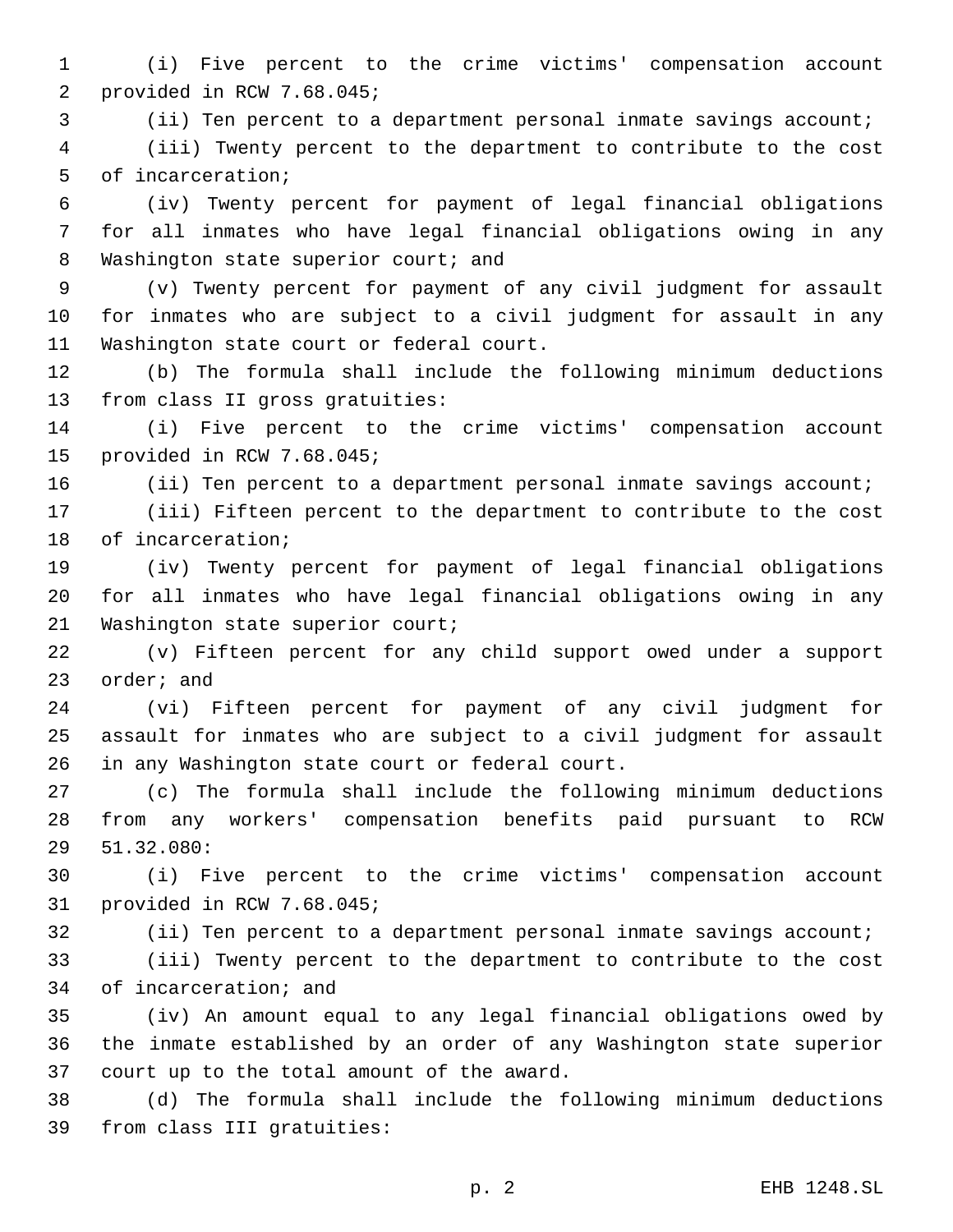(i) Five percent for the crime victims' compensation account 2 provided in RCW 7.68.045;

 (ii) Fifteen percent for any child support owed under a support 4 order; and

 (iii) Fifteen percent for payment of any civil judgment for assault for inmates who are subject to a civil judgment for assault 7 in any Washington state court or federal court.

 (e) The formula shall include the following minimum deduction 9 from class IV gross gratuities:

 (i) Five percent to the department to contribute to the cost of 11 incarceration;

 (ii) Fifteen percent for any child support owed under a support 13 order; and

 (iii) Fifteen percent for payment of any civil judgment for assault for inmates who are subject to a civil judgment for assault 16 in any Washington state court or federal court.

 (2) Any person sentenced to life imprisonment without possibility of release or parole under chapter 10.95 RCW or sentenced to death shall be exempt from the requirement under subsection (1)(a)(ii), 20 (b)(ii), or  $(c)(ii)$ .

 (3)(a) The department personal inmate savings account, together with any accrued interest, may be made available to an inmate at the 23 following times:

 (i) During confinement to pay for accredited postsecondary 25 educational expenses;

 (ii) Prior to the release from confinement to pay for department- approved reentry activities that promote successful community 28 reintegration; or

 (iii) When the secretary determines that an emergency exists for 30 the inmate.

 (b) The secretary shall establish guidelines for the release of funds pursuant to (a) of this subsection, giving consideration to the inmate's need for resources at the time of his or her release from confinement.34

 (c) Any funds remaining in an offender's personal inmate savings account shall be made available to the offender at the time of his or 37 her release from confinement.

 (4) The management of classes I, II, and IV correctional industries may establish an incentive payment for offender workers based on productivity criteria. This incentive shall be paid

p. 3 EHB 1248.SL